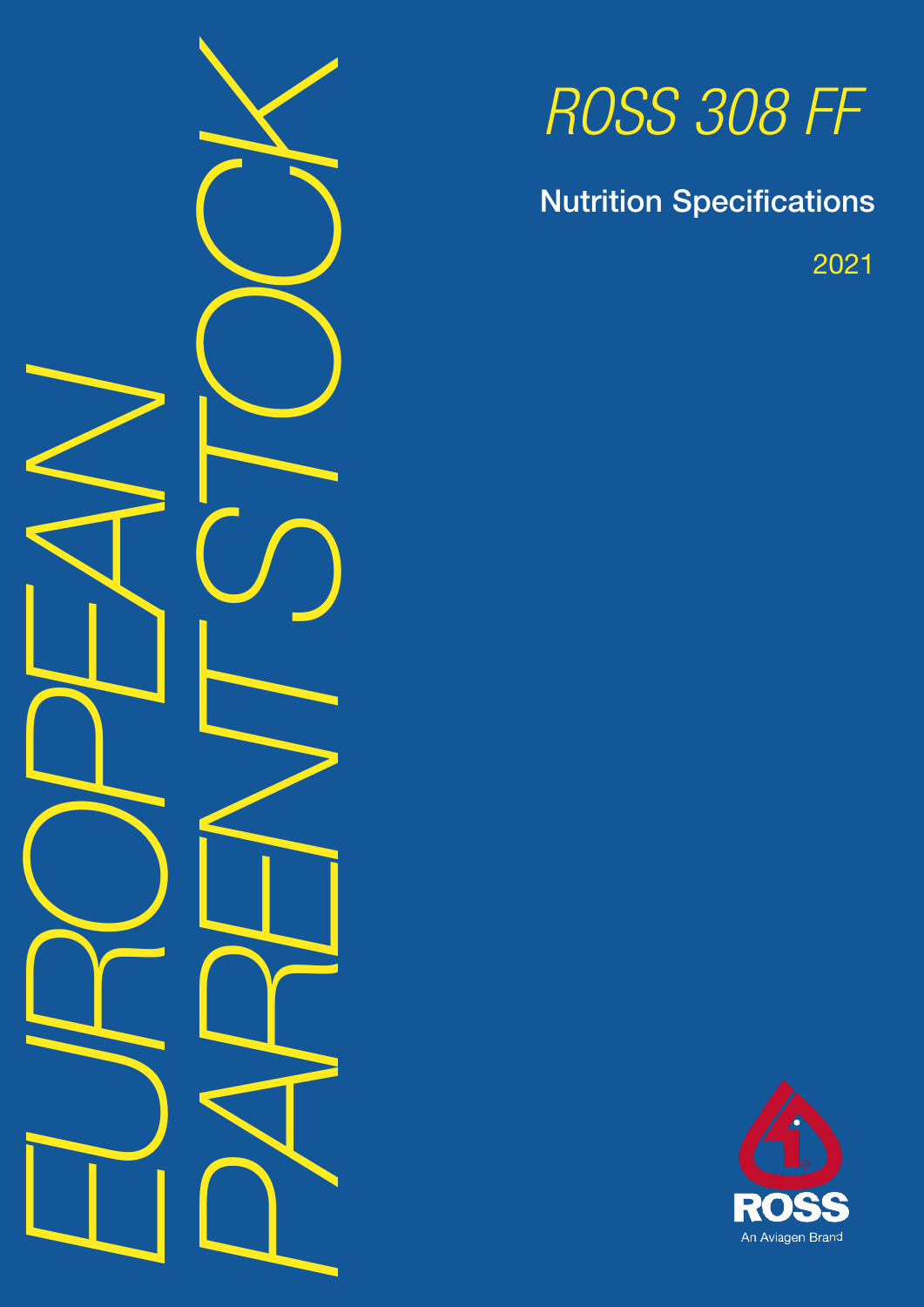#### Introduction

This booklet contains the nutritional recommendations for the European Ross® 308 FF (fast feathering) parent stock and is to be used with the Ross Parent Stock Management Handbook, the Ross 308 FF Management Supplement. and the European Ross 308 FF Parent Stock Performance Objectives.

#### **Performance**

To achieve optimal reproductive performance, it is important that the body-weight profiles recommended in the European Ross 308 FF Parent Stock Performance Objectives are followed. For the nutritional recommendations that follow, nutrient specifications presented have been based upon daily energy allocations that enable body-weight profiles and reproductive performance objectives to be achieved.

Recommendations included in this booklet suggest different rearing programs for the following scenarios:

- 4-Stage Rearing Program where a smooth energy transition is applied between rearing and laying phases.
- 5-Stage Rearing Program where a developer ration is introduced to smooth the transition to a pre-breeder.
- Separate Male Feed only for males in production.

Nutrient values must be adjusted to reflect the feeding of different energy levels. Feed allocation should be determined by body weight, evaluation of fleshing and egg production, and therefore altered to maintain the recommended weight and egg production profiles.

It may be beneficial to use a specific diet for males during the production period. A specification for a male diet is provided in this booklet.

The energy values used in these specifications are based on assays for Metabolizable Energy (ME) published by the World's Poultry Science Association (WPSA). The values for amino acid digestibility are based on Standardized Ileal Digestibility (SID) assays.

#### **Contents**

| 03 | 4-Stage Rearing Program                       |
|----|-----------------------------------------------|
|    |                                               |
| 04 | 5-Stage Rearing Program                       |
|    |                                               |
| 05 | Female Nutrient Allocation at Peak Production |
|    |                                               |
| 06 | Male Program                                  |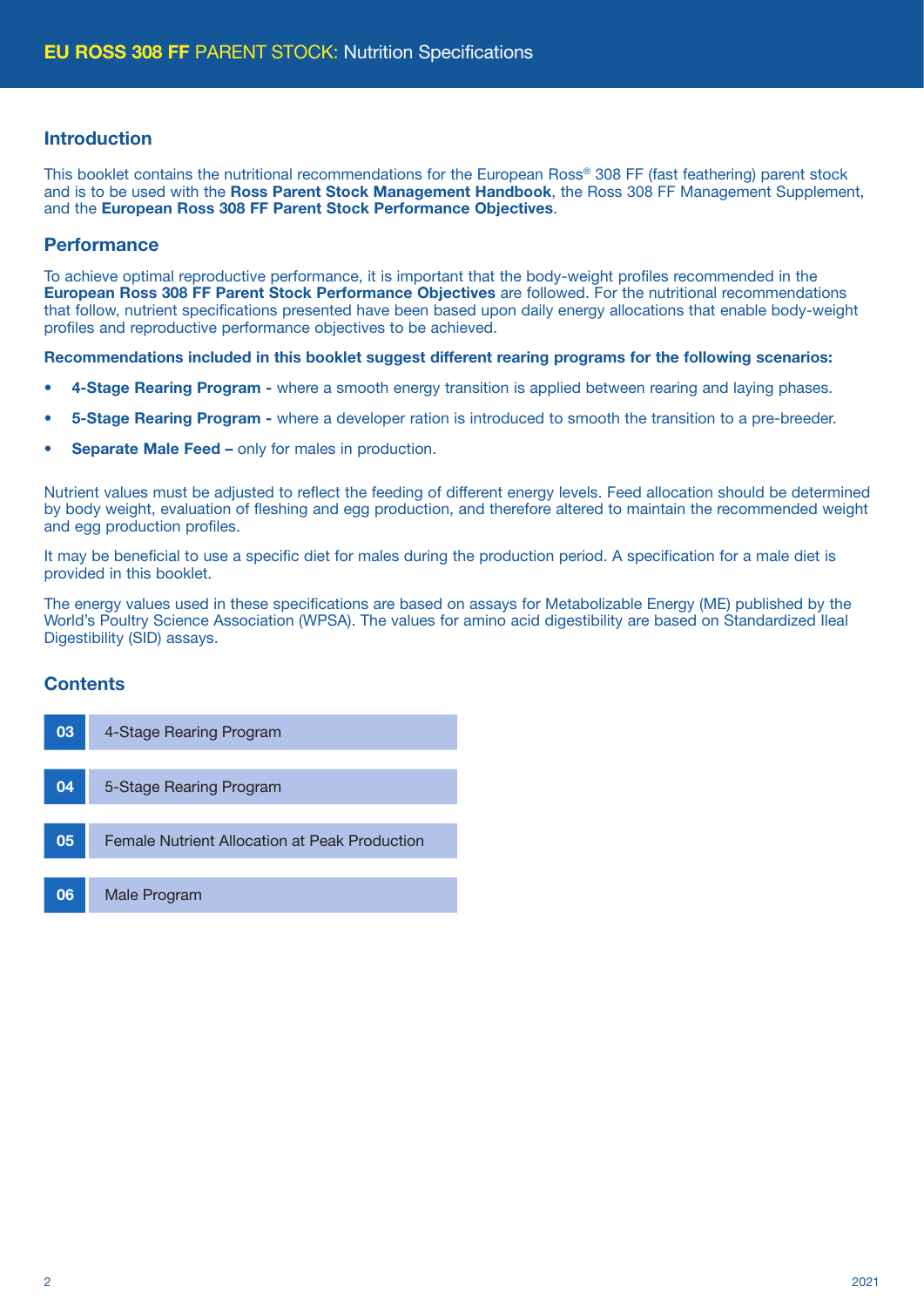### Female Parent Stock Nutrient Specifications

4-Stage Rearing Program

|                                    |           | Starter 1     | <b>Starter 2</b> | <b>Grower</b>  | Pre-breeder                  | <b>Breeder 1</b>              | <b>Breeder 2</b> | <b>Breeder 3</b> |  |
|------------------------------------|-----------|---------------|------------------|----------------|------------------------------|-------------------------------|------------------|------------------|--|
| Age Fed                            |           | $0-21$ days   | 22-42 days       | 43-105 days    | 106 days to<br>5% production | >5% production<br>to 224 days | 225-350 days     | After 351 days   |  |
| Energy per kg*                     | kcal      | 2800          | 2800             | 2600           | 2700                         | 2800                          | 2800             | 2800             |  |
|                                    | <b>MJ</b> | 11.7          | 11.7             | 10.9           | 11.3                         | 11.7                          | 11.7             | 11.7             |  |
|                                    |           |               |                  |                |                              |                               |                  |                  |  |
| <b>DIGESTIBLE AMINO ACIDS</b>      |           |               |                  |                |                              |                               |                  |                  |  |
| Lysine (max)**                     | %         | 1.00          | 0.72             | 0.48           | 0.47                         | 0.62                          | 0.56             | 0.52             |  |
| Methionine                         | %         | 0.46          | 0.37             | 0.33           | 0.33                         | 0.38                          | 0.35             | 0.34             |  |
| Methionine & Cystine               | $\%$      | 0.84          | 0.68             | 0.58           | 0.57                         | 0.62                          | 0.57             | 0.55             |  |
| Threonine                          | %         | 0.70          | 0.60             | 0.48           | 0.48                         | 0.55                          | 0.53             | 0.51             |  |
| Valine                             | %         | 0.81          | 0.72             | 0.56           | 0.55                         | 0.64                          | 0.60             | 0.56             |  |
| Tryptophan                         | $\%$      | 0.18          | 0.18             | 0.14           | 0.14                         | 0.15                          | 0.14             | 0.13             |  |
| Arginine                           | %         | 1.15          | 0.92             | 0.72           | 0.72                         | 0.85                          | 0.82             | 0.79             |  |
| Leucine                            | $\%$      | 1.20          | 1.03             | 0.76           | 0.76                         | 0.95                          | 0.90             | 0.86             |  |
| Isoleucine                         | %         | 0.70          | 0.58             | 0.44           | 0.42                         | 0.52                          | 0.50             | 0.49             |  |
| Histidine                          | %         | 0.43          | 0.32             | 0.24           | 0.21                         | 0.30                          | 0.28             | 0.26             |  |
|                                    |           |               |                  |                |                              |                               |                  |                  |  |
| Crude Protein (min)                | %         | 19.0          | 17.0             | 14.0           | 14.0                         | 15.0                          | 14.0             | 13.0             |  |
| <b>MINERALS</b>                    |           |               |                  |                |                              |                               |                  |                  |  |
| Calcium                            | %         | 1.05          | 0.94             | 0.90           | 1.20                         | 3.00                          | 3.20             | 3.40             |  |
| Available Phosphorus               | %         | 0.50          | 0.47             | 0.45           | 0.45                         | 0.36                          | 0.34             | 0.32             |  |
| Sodium                             | %         | $0.18 - 0.23$ | $0.18 - 0.23$    | $0.18 - 0.23$  | $0.18 - 0.23$                | $0.18 - 0.23$                 | $0.18 - 0.23$    | $0.18 - 0.23$    |  |
| Chloride                           | %         | $0.18 - 0.23$ | $0.18 - 0.23$    | $0.18 - 0.23$  | $0.18 - 0.23$                | $0.18 - 0.23$                 | $0.18 - 0.23$    | $0.18 - 0.23$    |  |
| Potassium                          | %         | $0.60 - 0.90$ | $0.60 - 0.90$    | $0.60 - 0.90$  | $0.60 - 0.90$                | $0.70 - 0.90$                 | $0.65 - 0.90$    | $0.60 - 0.90$    |  |
| <b>ADDED TRACE MINERALS PER KG</b> |           |               |                  |                |                              |                               |                  |                  |  |
| Copper                             | mg        |               |                  | 16             |                              |                               | 16               |                  |  |
| lodine                             | mg        |               |                  | $\overline{2}$ |                              | 3                             |                  |                  |  |
| Iron                               | mg        |               |                  | 40             |                              | 50                            |                  |                  |  |
| Manganese                          | mg        |               |                  | 130            |                              | 130                           |                  |                  |  |
| Selenium                           | mg        |               |                  | 0.3            |                              | 0.3                           |                  |                  |  |
| Zinc***                            | mg        |               |                  | 90             |                              | 90                            |                  |                  |  |
|                                    |           |               |                  |                |                              |                               |                  |                  |  |
| <b>ADDED VITAMINS PER KG</b>       |           |               |                  |                |                              |                               |                  |                  |  |
| Vitamin A***                       | <b>IU</b> |               |                  | 10000          |                              | 10000                         |                  |                  |  |
| Vitamin D3***                      | IU        |               |                  | 3200           |                              | 3200                          |                  |                  |  |
| Vitamin E                          | IU        |               |                  | 100            | 130                          |                               |                  |                  |  |
| Vitamin K (Menadione)              | mg        |               |                  | 6              | $9\,$                        |                               |                  |                  |  |
| Thiamin (B1)                       | mg        |               |                  | 5              | $6\phantom{1}$               |                               |                  |                  |  |
| Riboflavin (B2)                    | mg        |               |                  | 15             | 20                           |                               |                  |                  |  |
| Niacin                             | mg        |               |                  | 50             |                              | 70                            |                  |                  |  |
| Pantothenic Acid                   | mg        |               |                  | 20             | 25                           |                               |                  |                  |  |
| Pyridoxine (B6)                    | mg        |               |                  | 5              |                              | 8                             |                  |                  |  |
| Biotin                             | mg        |               |                  | 0.3            |                              | 0.6                           |                  |                  |  |
| <b>Folic Acid</b>                  | mg        |               |                  | 3              |                              | 5                             |                  |                  |  |
| Vitamin B12                        | mg        |               |                  | 0.05           |                              | 0.07                          |                  |                  |  |
|                                    |           |               |                  |                |                              |                               |                  |                  |  |
| <b>MINIMUM SPECIFICATION</b>       |           |               |                  |                |                              |                               |                  |                  |  |
| Choline per kg                     | mg        |               |                  | 1400           |                              |                               | 1600             |                  |  |
| Linoleic Acid                      | $\%$      |               | 1.25             |                |                              |                               | 2.00             |                  |  |

*\* Nutrients should be factored accordingly when feeding different energy values.* 

\*\* In order to achieve the amino acid requirements without exceeding the recommended levels of digestible lysine it may be necessary to adopt more *complex diets.*

*\*\*\* Established limits according to EU legislation.*

NOTES: *These feed specifications should be used as a guide. They may require adjustment for local environmental conditions, ingredient availability, and markets.*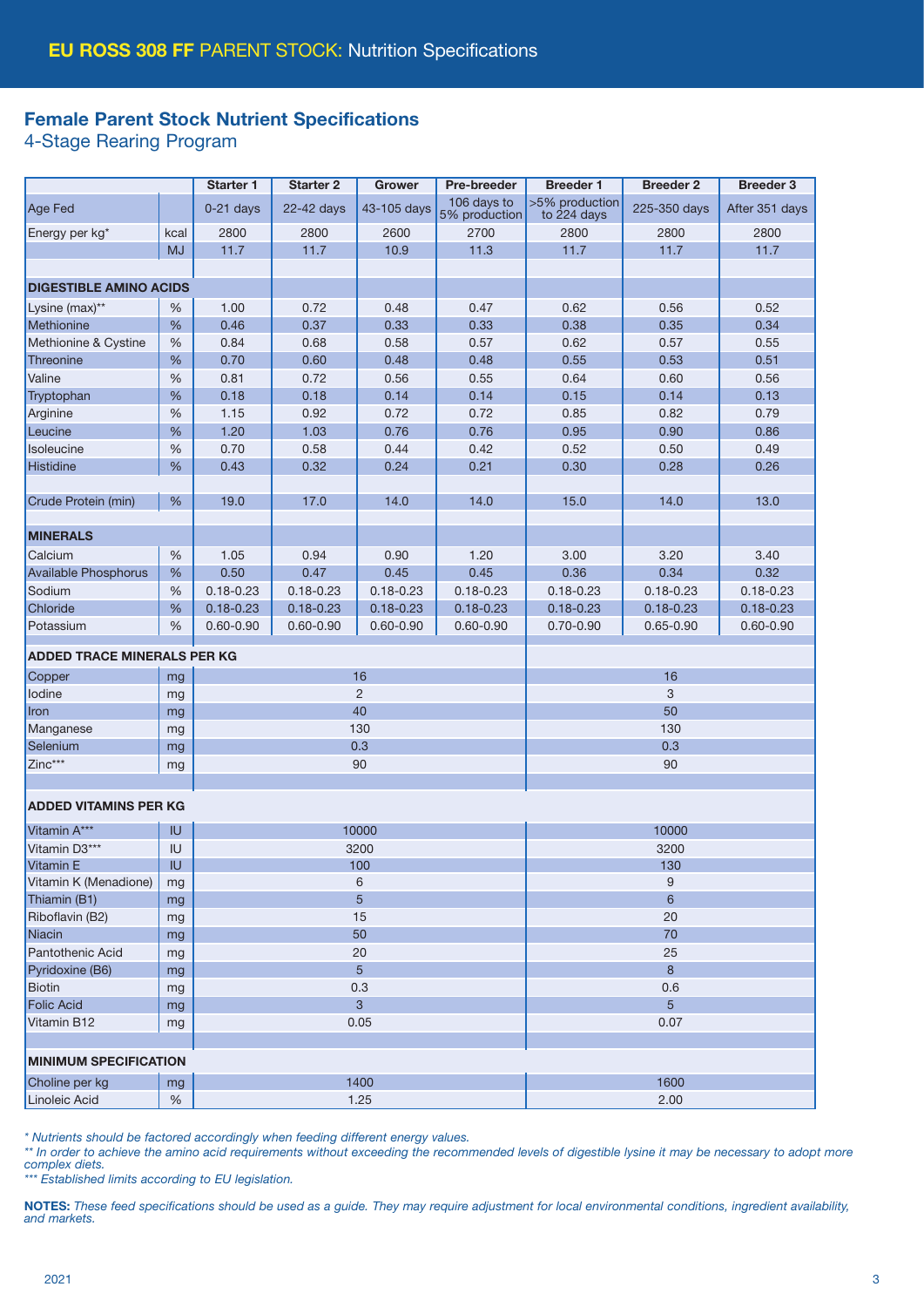## Female Parent Stock Nutrient Specifications

5-Stage Rearing Program

|                                    |                              | Starter 1     | <b>Starter 2</b>  | <b>Grower</b>  | <b>Developer</b>    | <b>Pre-Breeder</b>           | <b>Breeder 1</b>              | <b>Breeder 2</b> | <b>Breeder 3</b> |  |
|------------------------------------|------------------------------|---------------|-------------------|----------------|---------------------|------------------------------|-------------------------------|------------------|------------------|--|
| Age Fed                            |                              | $0-21$ days   | $22 - 42$<br>days | 43-105<br>days | $106 - 140$<br>days | 141 days to<br>5% production | >5% production<br>to 224 days | 225-350 days     | After 351 days   |  |
| Energy per kg <sup>*</sup>         | kcal                         | 2800          | 2800              | 2600           | 2700                | 2800                         | 2800                          | 2800             | 2800             |  |
|                                    | <b>MJ</b>                    | 11.7          | 11.7              | 10.9           | 11.3                | 11.7                         | 11.7                          | 11.7             | 11.7             |  |
|                                    |                              |               |                   |                |                     |                              |                               |                  |                  |  |
| <b>DIGESTIBLE AMINO ACIDS</b>      |                              |               |                   |                |                     |                              |                               |                  |                  |  |
| Lysine (max)**                     | %                            | 1.00          | 0.72              | 0.48           | 0.48                | 0.48                         | 0.62                          | 0.56             | 0.52             |  |
| Methionine                         | %                            | 0.46          | 0.37              | 0.33           | 0.33                | 0.34                         | 0.38                          | 0.35             | 0.34             |  |
| Methionine & Cystine               | $\%$                         | 0.84          | 0.68              | 0.58           | 0.58                | 0.58                         | 0.62                          | 0.57             | 0.55             |  |
| Threonine                          | %                            | 0.70          | 0.60              | 0.48           | 0.48                | 0.49                         | 0.55                          | 0.53             | 0.51             |  |
| Valine                             | %                            | 0.81          | 0.72              | 0.56           | 0.56                | 0.56                         | 0.64                          | 0.60             | 0.56             |  |
| Tryptophan                         | %                            | 0.18          | 0.18              | 0.14           | 0.14                | 0.15                         | 0.15                          | 0.14             | 0.13             |  |
| Arginine                           | %                            | 1.15          | 0.92              | 0.72           | 0.73                | 0.74                         | 0.85                          | 0.82             | 0.79             |  |
| Leucine                            | %                            | 1.20          | 1.03              | 0.76           | 0.77                | 0.78                         | 0.95                          | 0.90             | 0.86             |  |
| Isoleucine                         | %                            | 0.70          | 0.58              | 0.44           | 0.43                | 0.43                         | 0.52                          | 0.50             | 0.49             |  |
| Histidine                          | %                            | 0.43          | 0.32              | 0.24           | 0.22                | 0.20                         | 0.30                          | 0.28             | 0.26             |  |
|                                    |                              |               |                   |                |                     |                              |                               |                  |                  |  |
| Crude Protein (min)                | %                            | 19.0          | 17.0              | 14.0           | 14.0                | 14.0                         | 15.0                          | 14.0             | 13.0             |  |
| <b>MINERALS</b>                    |                              |               |                   |                |                     |                              |                               |                  |                  |  |
| Calcium                            | %                            | 1.05          | 0.94              | 0.90           | 0.90                | 1.50                         | 3.00                          | 3.20             | 3.40             |  |
| Available Phosphorus               | %                            | 0.50          | 0.47              | 0.45           | 0.45                | 0.35                         | 0.36                          | 0.34             | 0.32             |  |
| Sodium                             | %                            | $0.18 - 0.23$ | $0.18 - 0.23$     | $0.18 - 0.23$  | $0.18 - 0.23$       | $0.18 - 0.23$                | $0.18 - 0.23$                 | $0.18 - 0.23$    | $0.18 - 0.23$    |  |
| Chloride                           | %                            | $0.18 - 0.23$ | $0.18 - 0.23$     | $0.18 - 0.23$  | $0.18 - 0.23$       | $0.18 - 0.23$                | $0.18 - 0.23$                 | $0.18 - 0.23$    | $0.18 - 0.23$    |  |
| Potassium                          | %                            | $0.60 - 0.90$ | $0.60 - 0.90$     | $0.60 - 0.90$  | $0.60 - 0.90$       | $0.60 - 0.90$                | $0.70 - 0.90$                 | $0.65 - 0.90$    | $0.60 - 0.90$    |  |
|                                    |                              |               |                   |                |                     |                              |                               |                  |                  |  |
| <b>ADDED TRACE MINERALS PER KG</b> |                              |               |                   |                |                     |                              |                               |                  |                  |  |
| Copper                             | mg                           |               |                   | 16             |                     |                              | 16                            |                  |                  |  |
| lodine                             | mg                           |               |                   | $\overline{2}$ |                     |                              | 3                             |                  |                  |  |
| Iron                               | mg                           |               |                   | 40             |                     |                              | 50                            |                  |                  |  |
| Manganese                          | mg                           |               |                   | 130            |                     |                              | 130                           |                  |                  |  |
| Selenium                           | mg                           |               |                   | 0.3            |                     |                              | 0.3                           |                  |                  |  |
| Zinc***                            | mg                           |               |                   | 90             |                     |                              |                               | 90               |                  |  |
| <b>ADDED VITAMINS PER KG</b>       |                              |               |                   |                |                     |                              |                               |                  |                  |  |
| Vitamin A***                       | IU                           |               |                   | 10000          |                     |                              |                               | 10000            |                  |  |
| Vitamin D3***                      | IU                           |               |                   | 3200           |                     |                              | 3200                          |                  |                  |  |
| Vitamin E                          | IU                           |               |                   | 100            |                     |                              | 130                           |                  |                  |  |
| Vitamin K (Menadione)              | mg                           |               |                   | 6              |                     |                              |                               | $9\,$            |                  |  |
| Thiamin (B1)                       | mg                           |               |                   | 5              |                     |                              | 6                             |                  |                  |  |
| Riboflavin (B2)                    | mg                           |               | 15                |                |                     |                              |                               | 20               |                  |  |
| Niacin                             | mg                           |               | 50                |                |                     |                              |                               | 70               |                  |  |
| Pantothenic Acid                   | mg                           |               | 20                |                |                     |                              |                               | 25               |                  |  |
| Pyridoxine (B6)                    | mg                           |               | $5\phantom{.}$    |                |                     |                              |                               | 8                |                  |  |
| <b>Biotin</b>                      | mg                           |               | 0.3               |                |                     |                              |                               | 0.6              |                  |  |
| <b>Folic Acid</b>                  | mg                           |               | $\overline{3}$    |                |                     |                              |                               | 5                |                  |  |
| Vitamin B12                        | mg                           |               | 0.05              |                |                     |                              | 0.07                          |                  |                  |  |
|                                    |                              |               |                   |                |                     |                              |                               |                  |                  |  |
|                                    | <b>MINIMUM SPECIFICATION</b> |               |                   |                |                     |                              |                               |                  |                  |  |
| Choline per kg                     | mg                           |               |                   | 1400           |                     |                              |                               | 1600             |                  |  |
| Linoleic Acid                      | %                            |               | 1.25              |                |                     |                              |                               | 2.00             |                  |  |

*\* Nutrients should be factored accordingly when feeding different energy values.* 

\*\* In order to achieve the amino acid requirements without exceeding the recommended levels of digestible lysine it may be necessary to adopt more *complex diets.*

*\*\*\* Established limits according to EU legislation.*

NOTES: *These feed specifications should be used as a guide. They may require adjustment for local environmental conditions, ingredient availability, and markets.*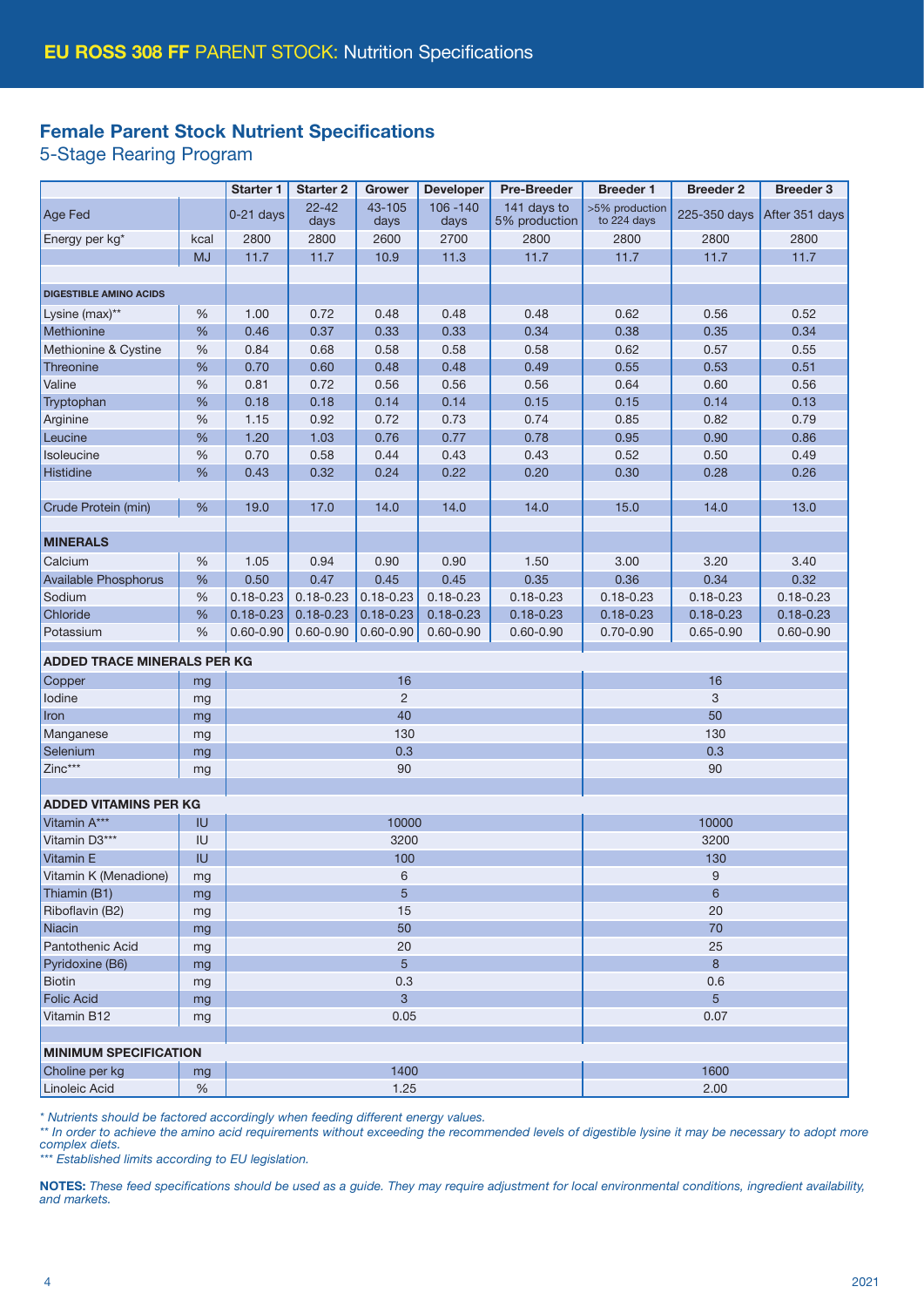# Parent Stock Nutrient Specifications

Nutrient Allocations at Peak Production

| <b>Nutrient</b>                      | <b>Nutrient Allocation</b><br>at Peak |
|--------------------------------------|---------------------------------------|
| Energy (kcal/bird/day)               | 463                                   |
|                                      |                                       |
| Digestible Amino Acids (mg/bird/day) |                                       |
|                                      |                                       |
|                                      |                                       |
| Lysine                               | 1025                                  |
| Methionine                           | 628                                   |
| Methionine & Cystine                 | 1025                                  |
| Threonine                            | 909                                   |
| Valine                               | 1058                                  |
| Tryptophan                           | 248                                   |
| Arginine                             | 1406                                  |
| Leucine                              | 1571                                  |
| Isoleucine                           | 860                                   |
| Histidine                            | 496                                   |
|                                      |                                       |
| Minerals (mg/bird/day)               |                                       |
|                                      |                                       |
| Calcium                              | 4961                                  |
| Available Phosphorus                 | 595                                   |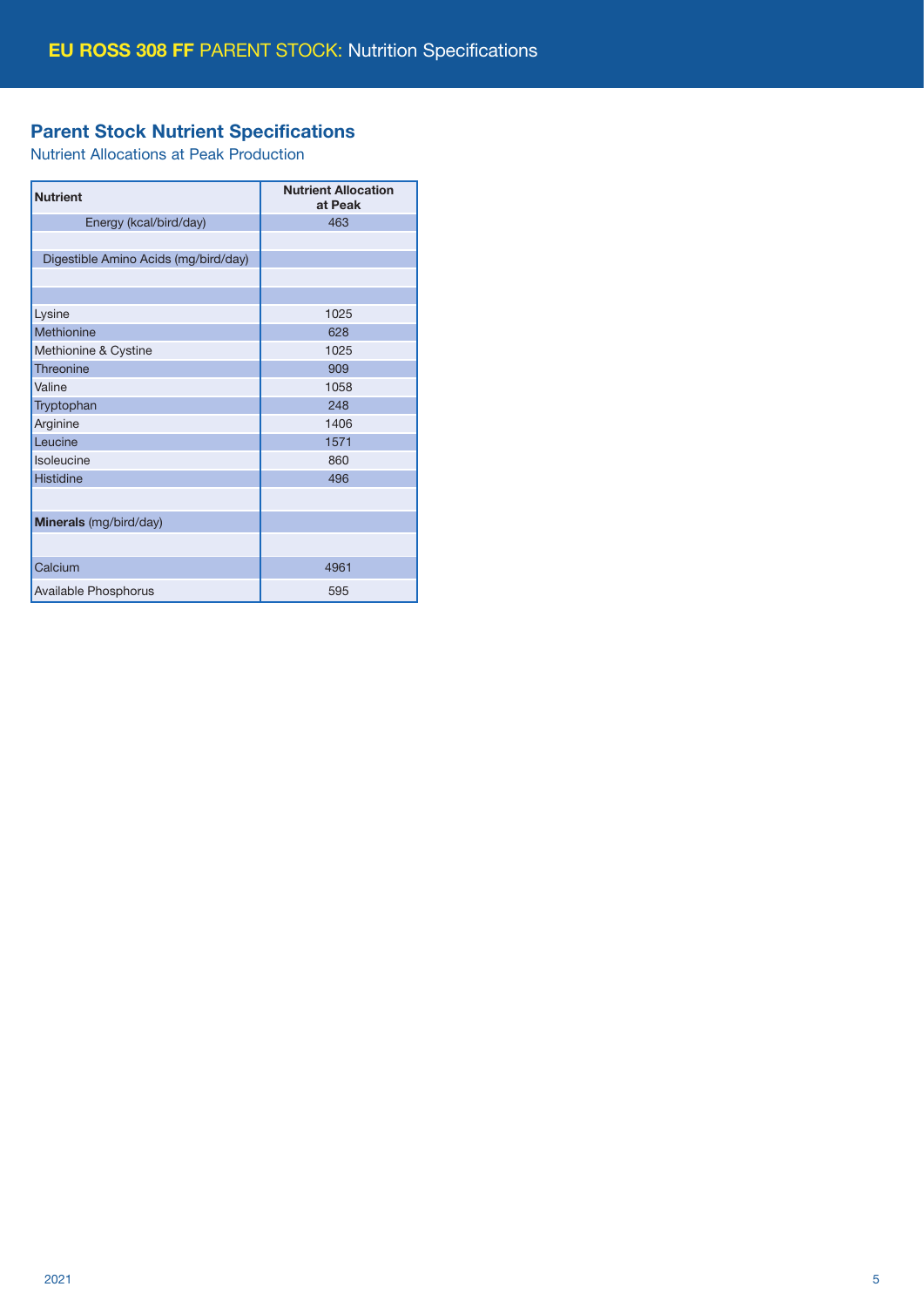## European Male Parent Stock Nutrient Specifications

Separate Diet in Production

|                                    |               | <b>Male Diet</b> |  |  |  |  |
|------------------------------------|---------------|------------------|--|--|--|--|
| Energy per kg*                     | kcal          | 2700             |  |  |  |  |
|                                    | MJ            | 11.3             |  |  |  |  |
|                                    |               |                  |  |  |  |  |
| <b>DIGESTIBLE AMINO ACIDS</b>      |               |                  |  |  |  |  |
| Lysine**                           | %             | 0.34             |  |  |  |  |
| Methionine                         | $\frac{0}{0}$ | 0.32             |  |  |  |  |
| Methionine & Cystine               | %             | 0.56             |  |  |  |  |
| Threonine                          | %             | 0.41             |  |  |  |  |
| Valine                             | %             | 0.45             |  |  |  |  |
| Tryptophan                         | %             | 0.14             |  |  |  |  |
| Arginine                           | %             | 0.66             |  |  |  |  |
| Leucine                            | %             | 0.64             |  |  |  |  |
| Isoleucine                         | %             | 0.40             |  |  |  |  |
| Histidine                          | $\frac{0}{0}$ | 0.15             |  |  |  |  |
|                                    |               |                  |  |  |  |  |
| <b>Crude Protein</b>               | %             | 12.0             |  |  |  |  |
|                                    |               |                  |  |  |  |  |
| <b>MINERALS</b>                    |               |                  |  |  |  |  |
| Calcium                            | $\%$          | 0.70             |  |  |  |  |
| Available Phosphorus               | %             | 0.35             |  |  |  |  |
| Sodium                             | %             | $0.18 - 0.20$    |  |  |  |  |
| Chloride                           | $\frac{0}{0}$ | $0.20 - 0.23$    |  |  |  |  |
| Potassium                          | $\%$          | $0.60 - 0.75$    |  |  |  |  |
|                                    |               |                  |  |  |  |  |
|                                    |               |                  |  |  |  |  |
| <b>ADDED TRACE MINERALS PER KG</b> |               |                  |  |  |  |  |
| Copper                             | mg            | 16               |  |  |  |  |
| lodine                             | mg            | $\overline{2}$   |  |  |  |  |
| Iron                               | mg            | 40               |  |  |  |  |
| Manganese                          | mg            | 120              |  |  |  |  |
| Selenium                           | mg            | 0.3              |  |  |  |  |
| Zinc***                            | mg            | 90               |  |  |  |  |
|                                    |               |                  |  |  |  |  |
| <b>ADDED VITAMINS PER KG</b>       |               |                  |  |  |  |  |
| Vitamin A***                       | IU            | 10000            |  |  |  |  |
| Vitamin D <sub>3</sub> ***         | IU            | 3200             |  |  |  |  |
| Vitamin E                          | IU            | 100              |  |  |  |  |
| Vitamin K (Menadione)              | mg            | 6                |  |  |  |  |
| Thiamin (B1)                       | mg            | 5                |  |  |  |  |
| Riboflavin (B2)                    | mg            | 15               |  |  |  |  |
| <b>Niacin</b>                      | mg            | 50               |  |  |  |  |
| <b>Pantothenic Acid</b>            | mg            | 20               |  |  |  |  |
| Pyridoxine (B6)                    | mg            | 5                |  |  |  |  |
| <b>Biotin</b>                      | mg            | 0.3              |  |  |  |  |
| <b>Folic Acid</b>                  | mg            | 3                |  |  |  |  |
| Vitamin B12                        | mg            | 0.05             |  |  |  |  |
|                                    |               |                  |  |  |  |  |
| <b>MINIMUM SPECIFICATION</b>       |               |                  |  |  |  |  |
| Choline per kg                     | mg            | 1400             |  |  |  |  |
| Linoleic Acid                      | %             | 1.25             |  |  |  |  |
|                                    |               |                  |  |  |  |  |

*\* Energy base value. Nutrients should be factored accordingly when feeding different energy values.* 

*\*\* In order to achieve the amino acid requirements without exceeding the recommended levels of digestible lysine it may be necessary to adopt more complex diets.*

*\*\*\* Established limits according to EU legislation.*

NOTES: *These feed specifications should be used as a guide. They may require adjustment for local conditions, legislation and markets.*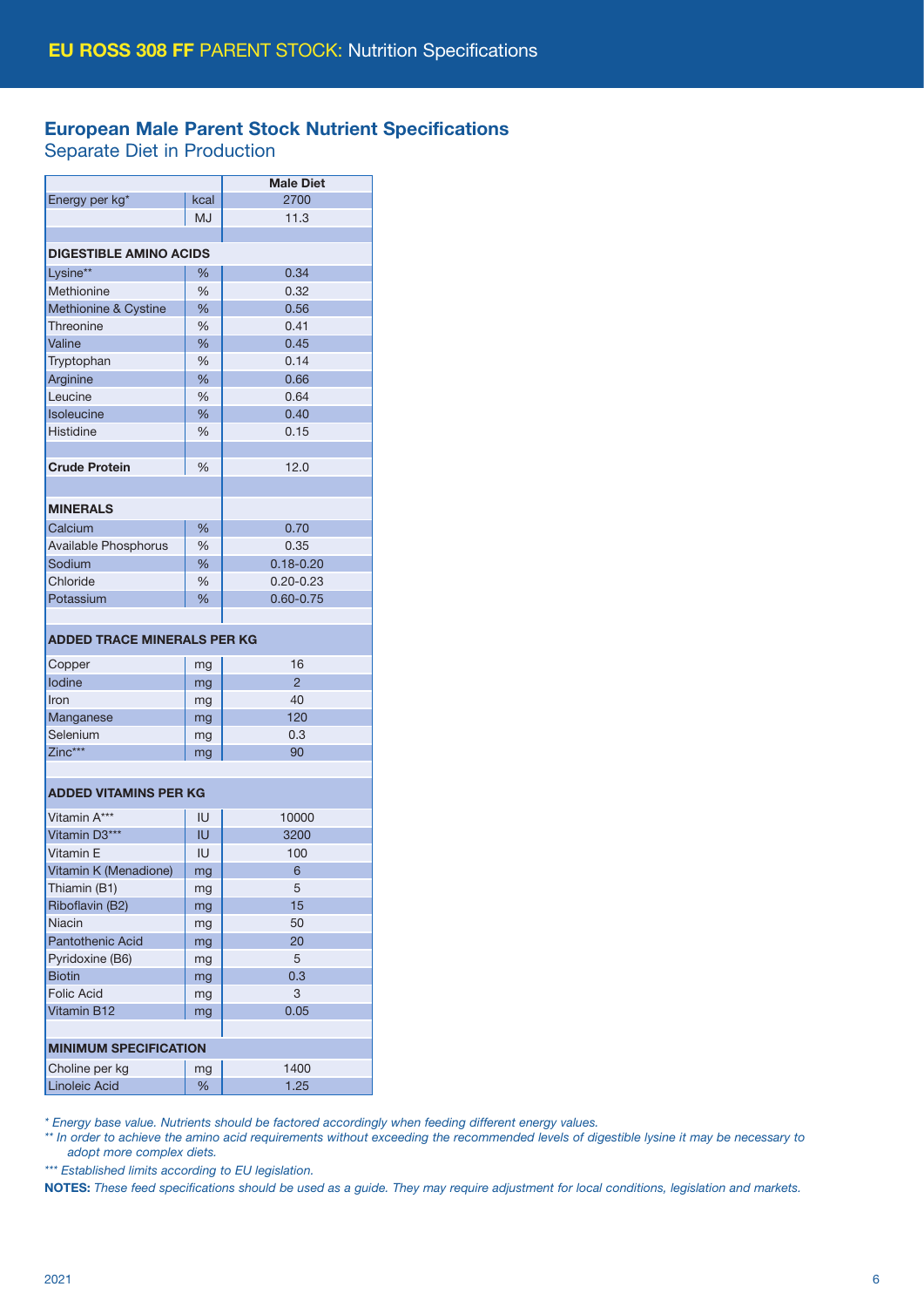## **Notes**